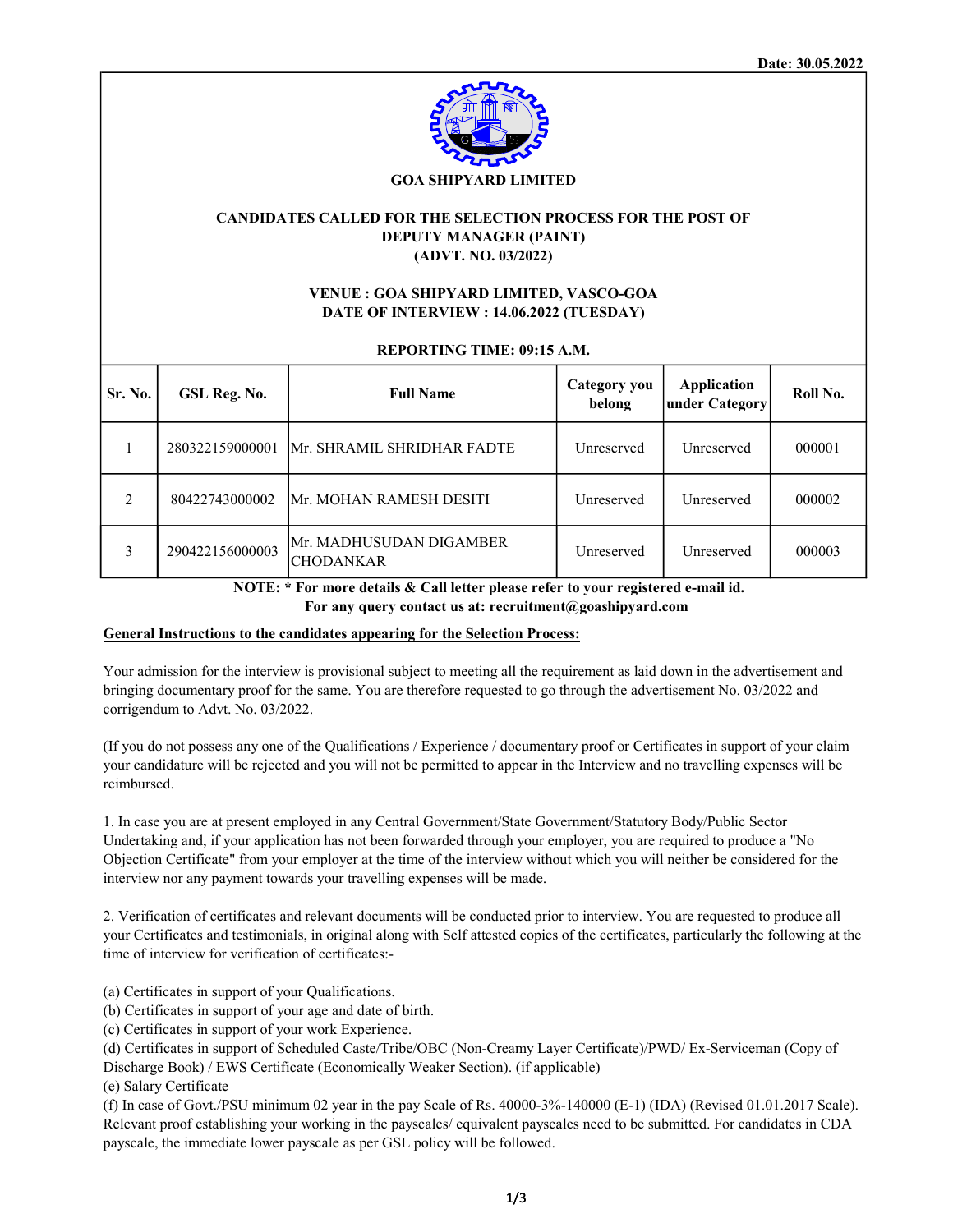(g) In case of candidates employed in private organization minimum of last 2 years experience should be in a company having atleast a Rs. 100 crores annual turnover and the incumbent should have discharged duties in a similar role. Documentary proof of Rs. 100 crores annual turnover need to be submitted.

3. Please note that in case you do NOT produce original certificates regarding your qualifications, caste/ category certificate and the requisite total length of experience as well as post qualification experience and other relevant documents required for the post as indicated in the Advertisement/ your online application, at the time of document verification or if you fail to qualify in the document verification you will NOT be allowed to attend the interview, thereby no travelling expenses will be reimbursed.

4. After undergoing the process of verification of documents and if everything is found in order, you shall be allowed to appear for the interview.

5. Outstation candidates on being eligible for interview will be reimbursed to and fro travelling expenses by railway (II-A/C Class) by the shortest route from Goa Shipyard Limited to their usual place of residence on production of relevant tickets (hardcopy of tickets is must) as per the rules of the company.

6. Payment of Travelling Allowance shall be made by RTGS (ECS) after completion of Interview. Candidates are requested to bring a copy of Bank Passbook (First page of your Account details).

7. If any candidate is found guilty of any act of misconduct during the interview, he/she will be disqualified and no Travelling Expenses will be paid.

8. Request for change of date, time and place for Interview shall not be entertained.

9. The Personal Interview will be held on 14.06.2022 (Tuesday).You have to make your own arrangement for boarding, lodging etc. at your own expense.

10. You are advised to bring print out copy of online application, a copy of this call letter along with ID proof i.e. Voter ID/Driving License / Passport / Aadhaar Card, 01 coloured photograph copies, failing which you will not be allowed to appear for interview.

11. Canvassing in any form will lead to disqualification.

12. Kindly confirm whether you would be attending the interview or not by email to recruitment@goashipyard.com.

# MEASURES/ PRECAUTIONS TO BE FOLLOWED BY CANDIDATE CALLED FOR SELECTION PROCESS AMID COVID-19

In the present COVID-19 pandemic situation, candidate is informed to strictly abide by all safety and security instructions during the entire selection process/ certificate verification etc. and while inside the GSL premises. Candidate is advised to follow the instructions as listed under:-

a. Candidate is advised to report at the venue on time to undergo proper screening and checking as per SOPs & procedures for prevention of COVID–19. Candidate travelling inter-state/inter-district should strictly follow the extant Government guidelines (as applicable) prior to attending the selection process at GSL.

b. It is advised to avoid crowded public transport to the extent possible. Maintain social distance while using such transport and wear personal protectives like mask, goggles, gloves etc. and avoid touching the surfaces directly with hands.

c. Any candidate found to have fever and cough with breathing problems are liable to be stopped / denied entry / permission to attend the selection. Persons with these symptoms shall not come to GSL for the selection and require to consult doctors nearest to their place of residence or quarantine facility or Govt. hospital immediately. They shall not be permitted for further selection process.

d. Any candidate attending the selection process / seeking entry into GSL shall wear appropriate face masks properly covering their nose, mouth, chin etc. The candidates shall remove the mask at gates for identification. THOSE CANDIDATES WITHOUT FACE MASKS SHALL NOT BE PERMITTED TO ATTEND SELECTION.